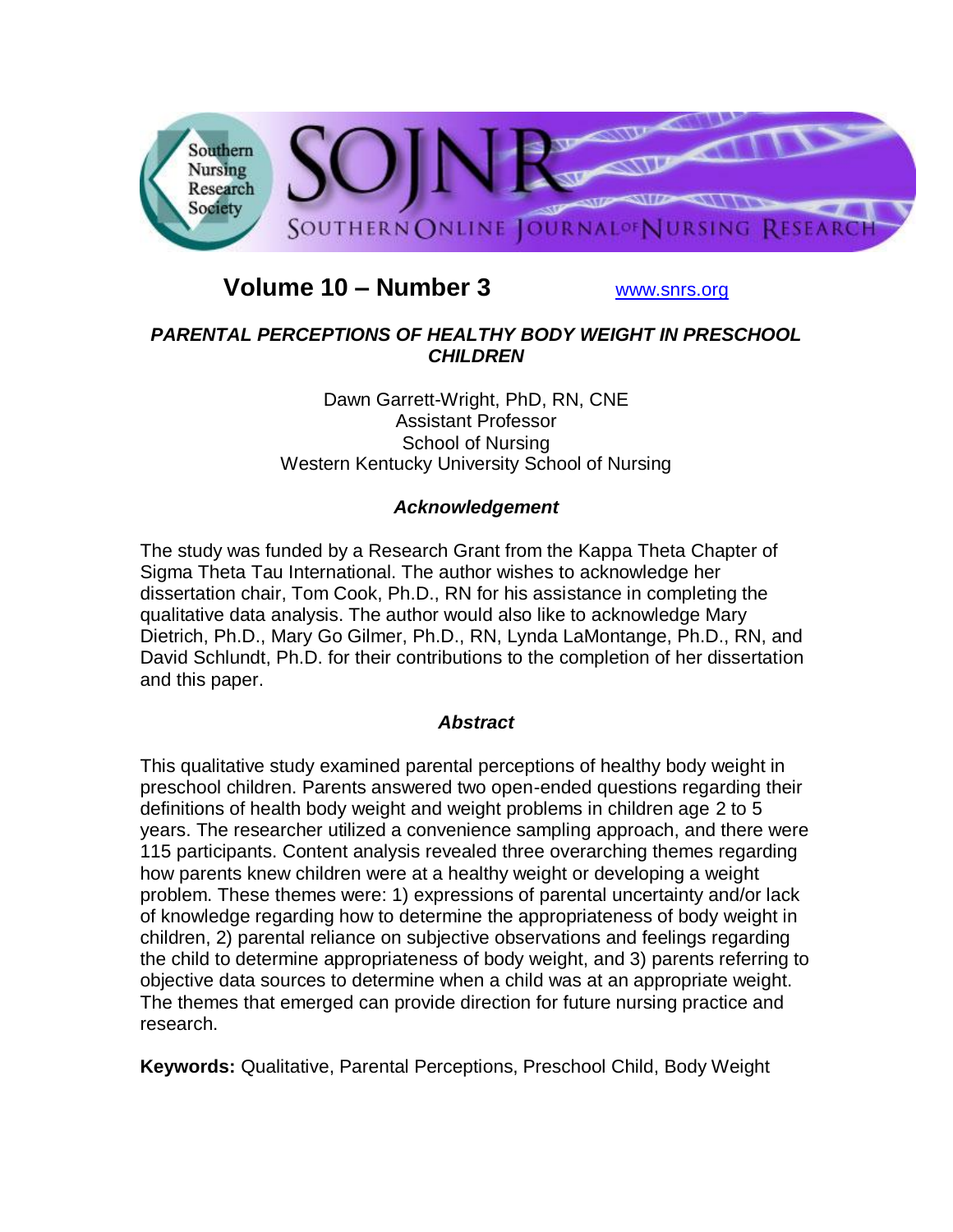#### *PARENTAL PERCEPTIONS OF HEALTHY BODY WEIGHT IN PRESCHOOL CHILDREN*

Obesity rates have increased among children of all ages and have reached near epidemic levels.**[1-7](http://snrs.org/publications/SOJNR_articles2/n)** Weight problems in preschoolers (e.g., children ages 2 to 5 years) have increased rapidly in the last decade, with a reported 40% increase in obesity in this age group since 1994,**[8](http://snrs.org/publications/SOJNR_articles2/n)** and recent studies have noted obesity rates between 10-20% in the preschool population.**[8-12](http://snrs.org/publications/SOJNR_articles2/n)** The current obesity rates for preschool children point to an emerging health crisis for children, their families and for society. In an attempt to understand the large increases in weight problems in young children, previous studies have focused on parental perceptions of overweight and obesity in children. This body of research has repeatedly shown that parents have problems understanding weight problems, such as obesity. But a clear understanding of how parents determine that a preschool child has a healthy body weight has not been explored.

## **Review of Literature**

Several past studies utilized qualitative phenomenological methods to examine parental perception of their child's weight, with a focus on overweight and obese children.**[13-17](http://snrs.org/publications/SOJNR_articles2/n)** A synthesis of findings revealed three main issues across the studies. Common themes included the difficulty of defining childhood weight problems, the etiology of childhood weight problems, and barriers to managing weight problems.**[13-17](http://snrs.org/publications/SOJNR_articles2/n)**

Previous findings indicate that caregivers often do not share the healthcare system's definition of childhood obesity. Children who could participate in activities, looked and felt good, and had good relationships with peers were not considered obese, even if they fell within the criteria for a medical diagnosis of obesity.**[14,16](http://snrs.org/publications/SOJNR_articles2/n)** Parents have also used terms such as "big boned" or "solid" rather than "overweight" and "obese" to describe their children.**[13-17](http://snrs.org/publications/SOJNR_articles2/n)** Mothers in these studies did not define obesity in a numerical sense and avoided labeling their children. Based on the review of literature it seems that parents, especially mothers, are more concerned about their child being underweight rather than overweight/obese and that having an appropriate or healthy weight was not the focus.**[13,14,16,17](http://snrs.org/publications/SOJNR_articles2/n)**

A second finding from the literature relates to the perceived etiology of weight problems in children. Parents commonly viewed childhood obesity as related to genetic makeup and that children are typically comparative in size to their parents and other relatives.<sup>[13-17](http://snrs.org/publications/SOJNR_articles2/n)</sup> It was interesting to note that having a sedentary lifestyle is not often seen as a cause of childhood obesity.

Studies addressing parental perception of child body weight frequently mention barriers to managing weight problems in a child. When caregivers had conflicting ideas regarding the child's dietary patterns, management of obesity was more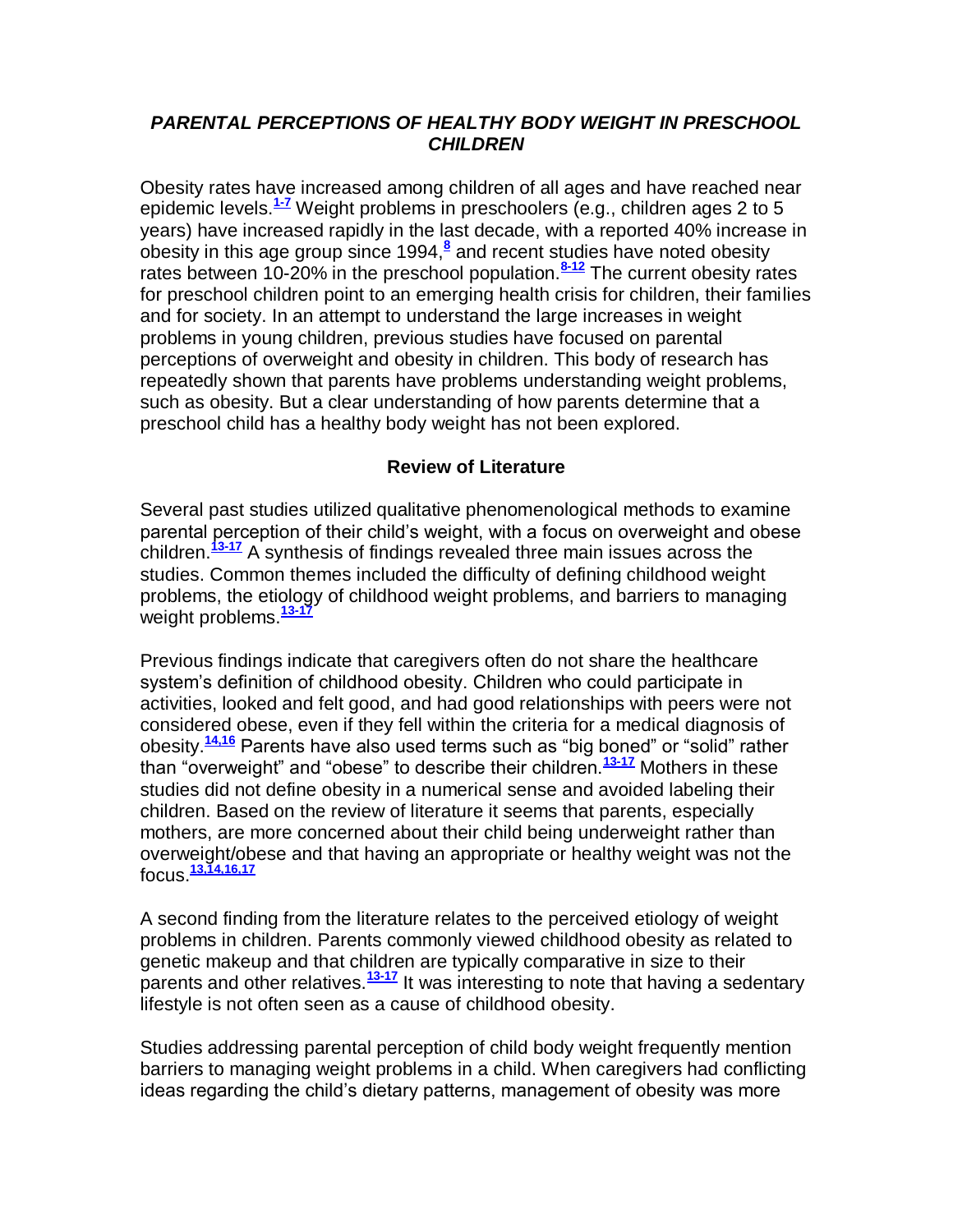difficult.**[13,16,17](http://snrs.org/publications/SOJNR_articles2/n)** Also, several authors mentioned the need for easily understandable education related to what obesity means and its consequences.**[13,14,16,17](http://snrs.org/publications/SOJNR_articles2/n)** Crawford and associates**[14](http://snrs.org/publications/SOJNR_articles2/n)** found that mothers wanted more age specific anticipatory guidance related to nutrition and weight issues. Parents voiced a need for more education on how to determine satiety in children, what a healthy weight is for a child at various ages and how to develop positive eating habits from an early age.**[13,14,16,17](http://snrs.org/publications/SOJNR_articles2/n)**

From this review, it is clear that further examination of parental perceptions of child weight and how parents come to the determination that children have a healthy body weight is crucial. Several recent studies noted the existence of a link between successful prevention and treatment of childhood obesity to parental awareness of appropriate body weight and involvement.**[11,18-22](http://snrs.org/publications/SOJNR_articles2/n)** Further, Maynard, Galuska, Blanck, and Serdula**[23](http://snrs.org/publications/SOJNR_articles2/n)** noted that there may be difficulty in the implementation of programs targeting children who are at risk for obesity, or are already obese, if parents do not recognize that the condition exists and/or the risk it poses to the child's future health. Based on these findings, promoting an understanding of what constitutes a healthy and appropriate body weight for a preschool child may be the first step in improving outcomes through prevention or early intervention.

#### **Purpose**

The purpose of this research study was to describe parental perceptions of appropriate, healthy body weights in young children and to determine what parents view as indicators of the development of a weight problem (either underweight or overweight) for children age 2 to 5 years. By understanding the parent's perception of healthy versus unhealthy body weight, it is anticipated that nurses and other providers can work more effectively with parents to address the burgeoning childhood obesity epidemic and to intervene earlier to prevent or treat preschool child weight problems**. [25](http://snrs.org/publications/SOJNR_articles2/n)**

## **Methodology**

The study utilized a qualitative design. The researcher approached data analysis from a descriptive phenomenological perspective, which involves three basic steps including immersion in the phenomenon, analysis of the essence of the data, and description of themes.**[24](http://snrs.org/publications/SOJNR_articles2/n)** Parents completed a demographic questionnaire and responded to two open-ended questions regarding their thoughts on healthy body weight and weight problems in preschool children. The responses to these questions were audiotaped for coding and content analysis.

#### **Measures**

## *Demographic Questionnaire*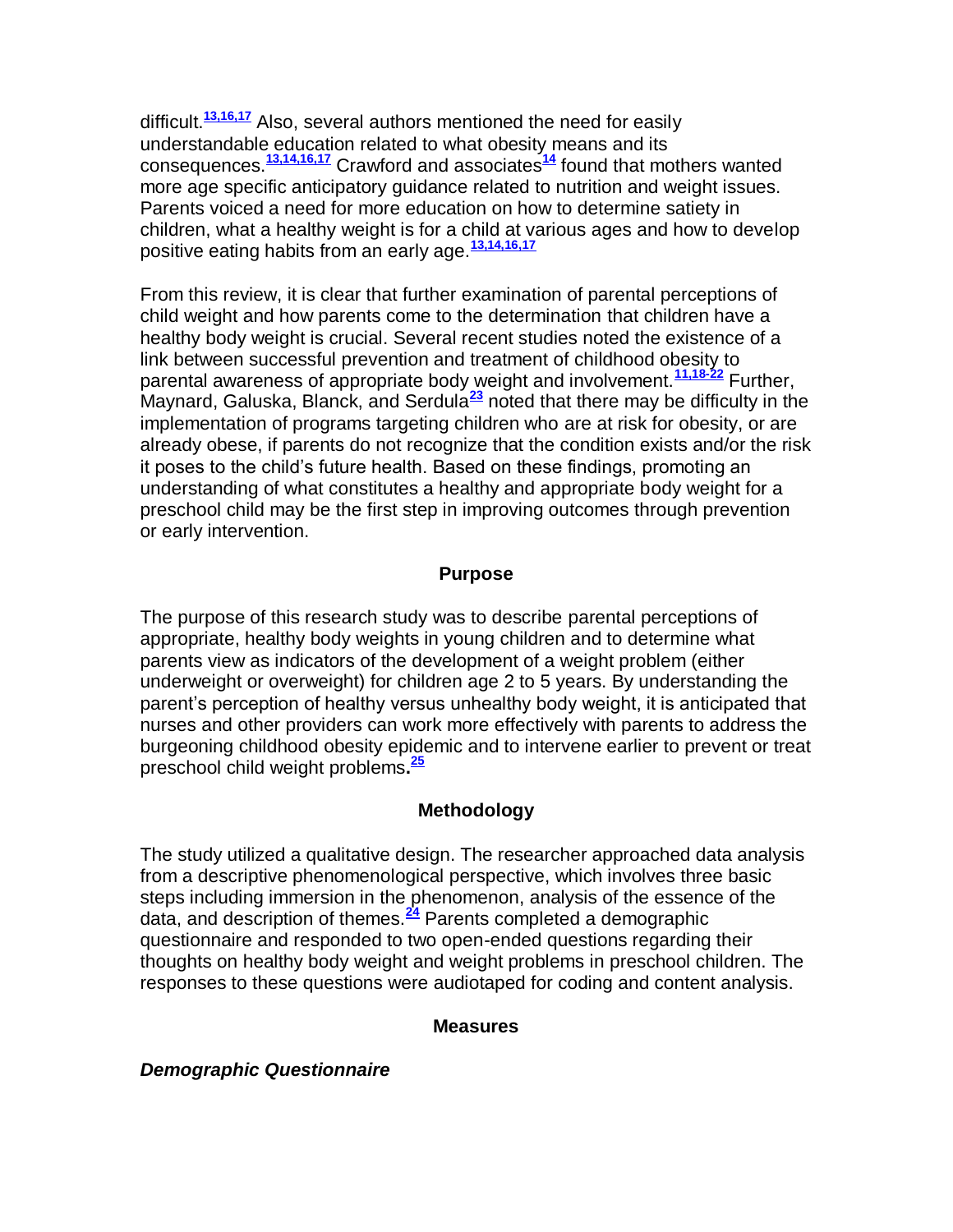Each participant answered a demographic questionnaire. Information collected on the questionnaire included gender, age, race/ethnicity, education level, family income, and number of persons living in the home. Parents also provided demographic information on their child.

# *Open-Ended Questions*

The researcher posed two-open ended questions to each participant: 1) How do you know when a preschool child is at a healthy weight? and 2) What are the signs that a preschool child is developing a weight problem (either underweight or overweight)?**[25](http://snrs.org/publications/SOJNR_articles2/n)** Two members of the researcher's dissertation committee who were experienced in conducting research with children and families assisted the researcher in developing the open-ended questions. In addition, the questions were based on focus group and interview questions used in previous studies.**[13-17](http://snrs.org/publications/SOJNR_articles2/n)** The two questions were pilot tested with five mothers of preschool children to determine face validity prior to use in the current study.

# **Setting and Sample**

Data were collected at two sites: a health department in south central Kentucky, and a private pediatrician's office in the same county. Participants at the health department were solicited via the Women, Infant, and Children Supplemental Nutrition Program and the Well Child Program. The pediatrician's office served both lower- and middle-income families and accepted Medicaid, private insurances, and self-pay patients.**[25](http://snrs.org/publications/SOJNR_articles2/n)**

The study utilized a convenience sampling strategy. Participants who met the following criteria were invited to participate in the study: 1) parent of a preschool age child (2 to 5 years), 2) stated ability to read and understand English, and 3) had a child with no chronic illnesses. The sample included those who were biological, adoptive, or foster parents.**[25](http://snrs.org/publications/SOJNR_articles2/n)**

The sample was composed of 115 parents of children age 2 to 5 years who sought services at one of the data collection sites.**[25](http://snrs.org/publications/SOJNR_articles2/n)** Over 80% of participants were Caucasian, and 93% of total participants were mothers, or female fulfilling the maternal role (See Table 1). There were no statistically significant differences between groups from the health department and private office sites in parental or child gender, parental education level, marital status, or employment status (*p* > .05). There were statistically significant differences between the racial/ethnic makeup of the samples of each site, as well as total family income per year, and socioeconomic status, using Hollingshead's Two Factor Index of Social Position (p<.05). The sample from the private pediatrician's office was comprised of more Caucasian participants with higher total family income levels and parental social position ratings.**[25](http://snrs.org/publications/SOJNR_articles2/n)**

## **Data Collection**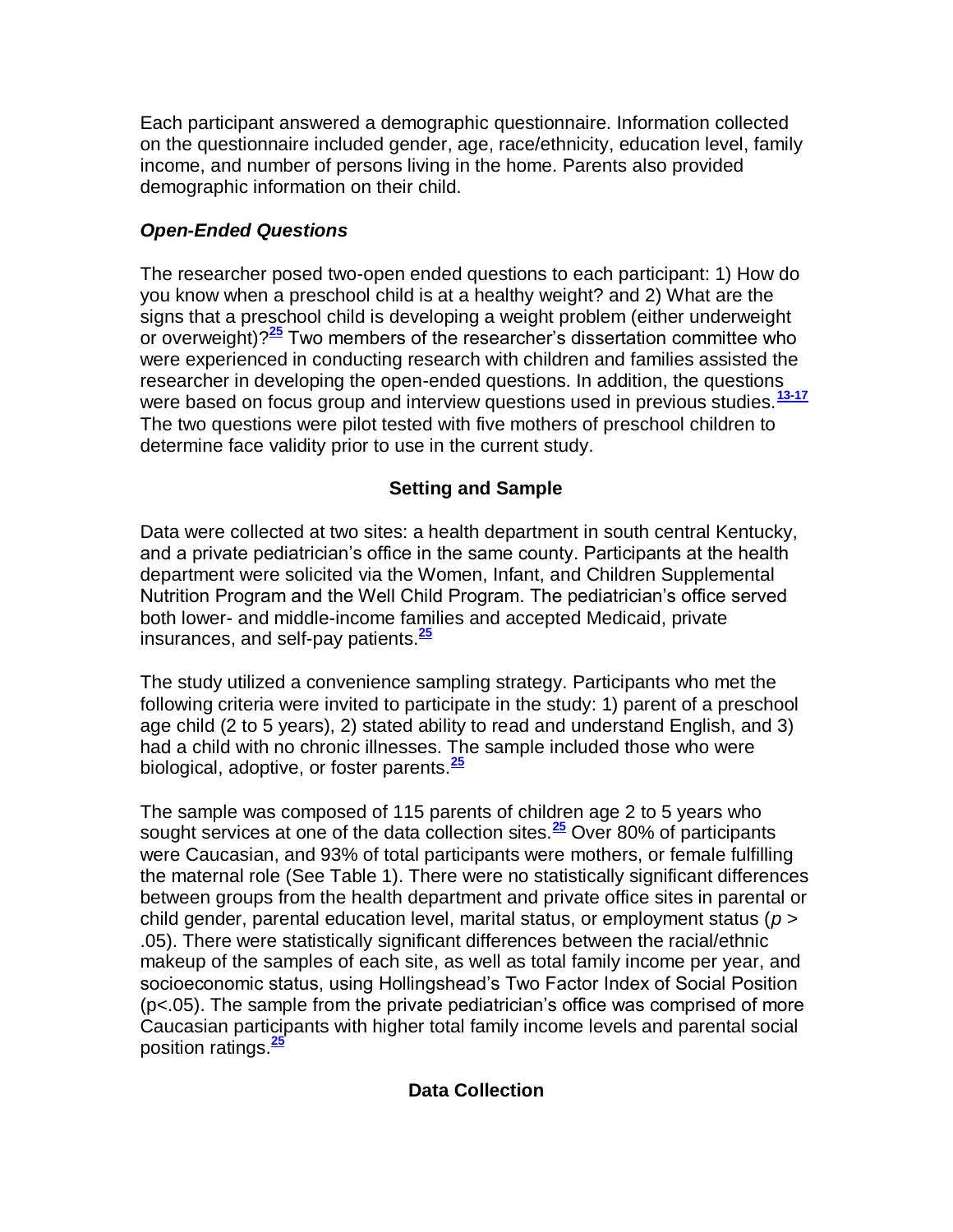The Institutional Review Board for Protection of Human Subjects and both data collection sites approved the study. The researcher approached parents of preschool children at both sites and offered information on the study. To ensure privacy the researcher escorted consenting parents to a private room or section of the lobby and conducted the interview. Responses were recorded on audio cassettes for subsequent transcription and content analysis. The researcher transcribed the participants' responses to the open-ended questions. Responses were transcribed using a word processing program and secured on a passwordprotected computer in the researcher's private office.**[25](http://snrs.org/publications/SOJNR_articles2/n)** Each interview was replayed multiple times and checked with the transcript to ensure accurate transcription.

#### **Data Analysis**

The open-ended question responses were submitted to content analysis. The researcher utilized an adaptation of Hickey and Kipping's**[26](http://snrs.org/publications/SOJNR_articles2/n)** flexible approach to content analysis of open-ended responses. The steps taken in this content analysis were 1) immersion and identification of preliminary categories, 2) reaching consensus on categories, 3) allocating category and code details, 4) dealing with rogue responses, and 5) merging and reallocating details.**[26](http://snrs.org/publications/SOJNR_articles2/n)**

Immersion in the data began as an independent process with the researcher carefully transcribing the interviews and then repeatedly reading the transcripts to develop a sense of what the data indicated as a whole. While reading the transcripts the researcher made notes in the margins and highlighted key words and phrases. The researcher worked with her dissertation chair, who had experience in qualitative data analysis and researching childhood obesity, during the content analysis process. First, each researcher examined a random selection of 15% (n=21) of the transcripts in order to develop preliminary categories for the data. Each researcher then worked independently to develop preliminary categories for the data. Discussion of the emerging coding structure and consensus on the categories to code the remaining data were done by email and telephone calls. The researcher worked independently to code the full data set (*N*=115) using the established coding structure. In addition to allocating data to categories, detail codes were added to responses. The coding strategy was then sent back to the dissertation chair for review, who checked the full data set using the detailed codes developed by the primary researcher. After identifying and discussing rogue responses with the dissertation chair, the researcher finalized the coding structure and revised detail codes. The dissertation chair reviewed and confirmed the narrative summary of the qualitative analysis.**[25](http://snrs.org/publications/SOJNR_articles2/n)**

#### **Results**

Content analysis revealed three overarching themes regarding how parents knew preschool children had healthy body weights or were developing a weight problem.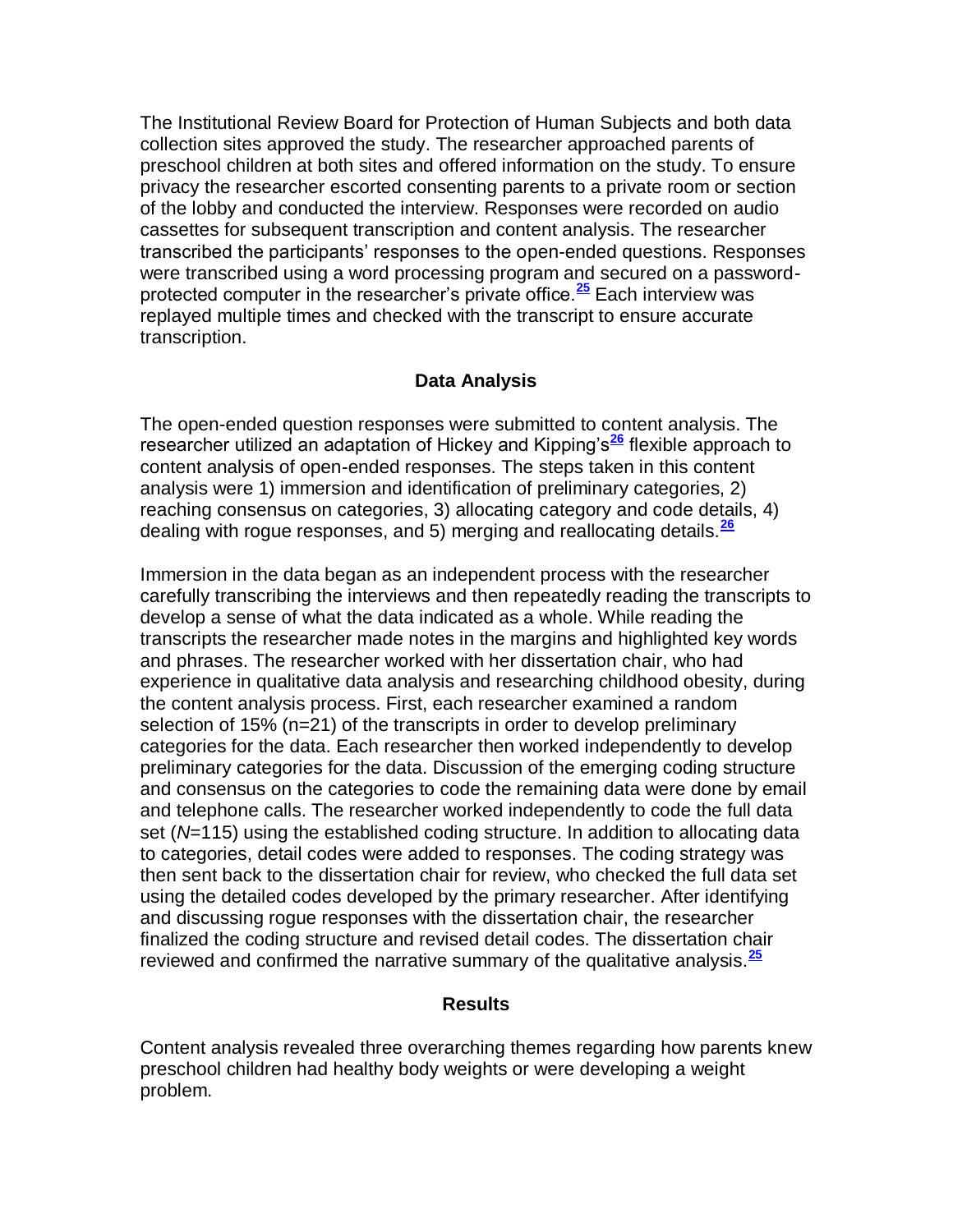## *Theme 1. Expressions of Parental Uncertainty and Lack of Knowledge*

Parents were often unsure of how to determine the appropriateness of body weight in children. Subthemes included: 1) some parents did not know or were not sure how to determine appropriate body weights in children, and 2) some parents said there was no definite way to tell if a child had a healthy body weight or was developing a weight problem.**[25](http://snrs.org/publications/SOJNR_articles2/n)**

#### *Parents were not sure how to determine an appropriate body weight in*

*children.* Several parents expressed bewilderment when asked how they would determine the appropriateness of a child's weight. For example, one mother stated, "Good Lord, I don't know… I don't know." Another mother reported that the question left her confused in regards to formulating an answer. Her response, "I don't know. I have no idea how to answer that one,"

echoed the sense of confusion. Several parents reported that considering weight problems in children, especially preschoolers, was a new concept for them. A mother talked about her lack of experience with children with weight problems, especially at a young age:

In a child, I don't know. I don't really have any experience in that area. My experience is with the way that older kids, but I don't, I don't have, I don't know. I don't know the answer to that question.

#### *Parents said there was no way to tell about appropriate body weight in children.* Some parents had difficulty formulating a clear definition of appropriate body weight or weight problems. Others responded that there was not a definite way to tell if a child's body weight was appropriate or not. One mother said, "There's no true way to define it." Another mother expressed how difficult it is to know the appropriateness of a child's weight status, stating, "Yeah, because, I mean, it's really, it would kind of be really hard to know, really, you know what I'm saying." Another mother indicated ambivalence about determining the appropriateness of a child's weight by reporting, "There is a way to tell, but then there isn't a way to tell."

#### *Theme 2. Parental Reliance on Subjective Parental Observations and Feelings*

Parents used subjective observations about children to determine if a child's weight was appropriate and healthy. Subjective parameters included assessments of activity or energy level, mood, behavior, and physical appearance. Parents also relied on their feelings or sense of a child's weight to determine appropriateness, made comparisons between children, and considered the length of time that a child had a weight alteration in determining the seriousness of a weight problem.**[25](http://snrs.org/publications/SOJNR_articles2/n)**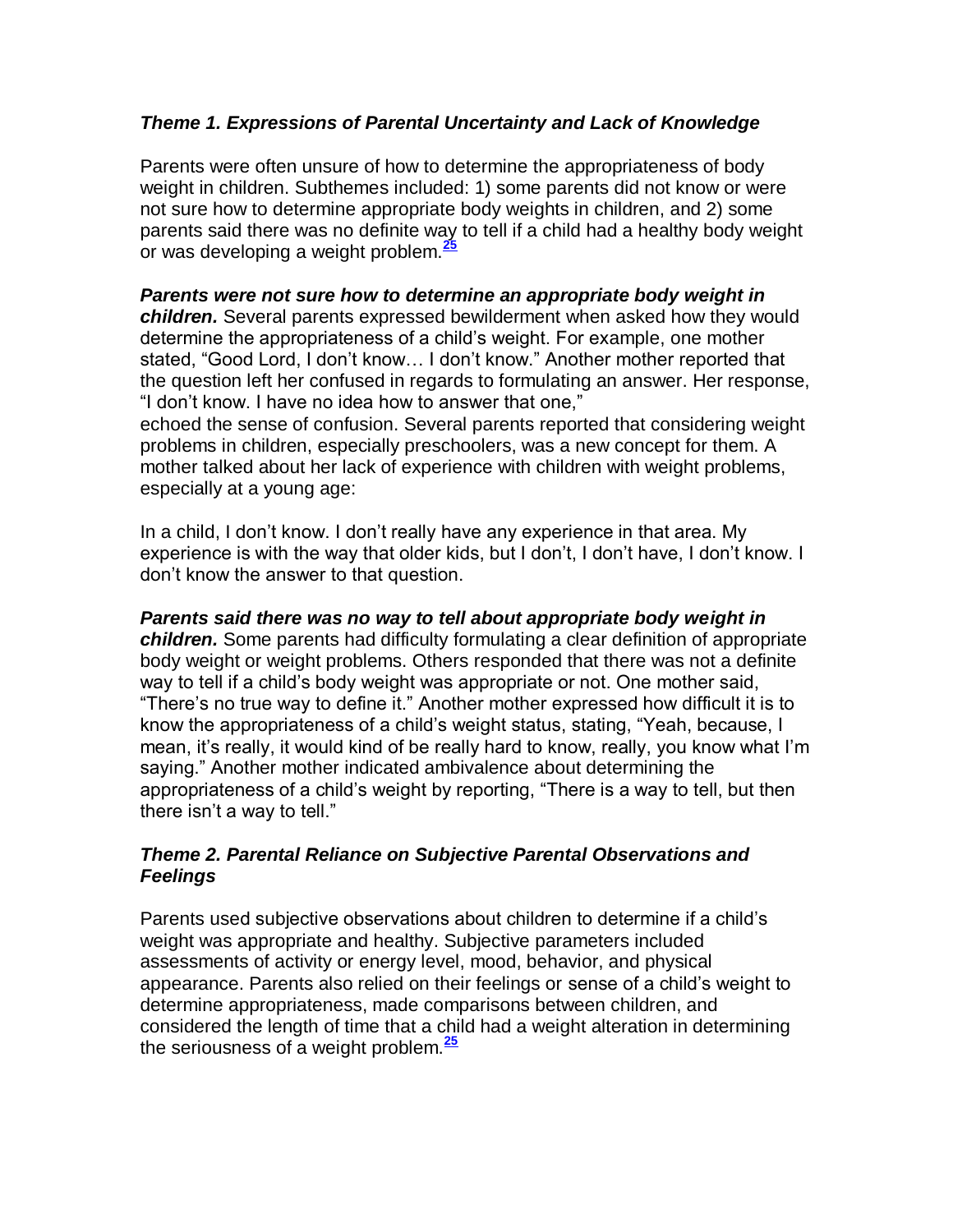*Activity and energy levels.* Parents felt it was very important to note a child's activity and energy level in relation to his or her weight status. The appropriateness of a child's body weight depended, in large part, on its effect on ability to be active, play, and do things that peers could do, and not being tired and weak. One parent expressed, "Um, you can, I can kind of, when they're not complaining of a lot of things, of being tired all the time and when they're playing." This thought was apparent throughout many transcripts, including the thoughts voiced by a mother who said, "If they're active and not fatigued and tired all the time," as her key component for determining appropriateness of body weight for any child. Parents saw the desire and ability to be active as a sign of health regardless of the actual body weight, feeling that weight was not a problem if it did not affect activity and energy in a negative way.

*Child mood and behavior.* Some parents expressed the idea that children with weight problems would have different moods and behaviors. One parent said that negative mood changes were seen in children who were underweight and overweight, stating, "There's mood changes. I know with the weight loss, especially if they're not eating right, their hair and their eyes will look different when they're losing weight. And, overweight they'll be grouchy." By contrast, parents saw children as having appropriate weight if their moods and behaviors were positive and appropriate. One mother reported that she knew her child was at a good weight when her daughter was able to maintain her mood in a positive manner. She stated, "You know, pretty much stay in a good mood. Well, I mean, just all around delightful child. You know."

*Just by looking at the child.* Parents commonly expressed that they could just look at a child and tell if his or her weight was appropriate. This related in most cases to a perception that the child's body size appeared healthy and/or normal to the parent. A parent stated, "I just know if they look normal." Parents also expressed that children would be appropriate if they did not look too big or too small, and the parents used a variety of descriptive words to designate what they meant by these terms. The terms used included skinny, bony, fat, and chubby. One mother used her own child as an example of how a person could just look at a child and see that he or she was an appropriate size:

Well, um, like with [child name], you know you can tell, I mean she's got; I mean she's not too skinny, she's not too fat. You know, she's not like, you can tell she's healthy. She's got enough body weight on her. She doesn't, she doesn't look like I have starved her to death. I mean, she look like any other average child.

Parents trusted their own visual cues and interpretation of children's weight status, as summed up by one mother from the private pediatrician's office who said, "Yeah. Just by looking. That's the way you can tell."

*Physical attributes.* In addition to looking at a child's general appearance, parents also mentioned several distinct physical characteristics associated with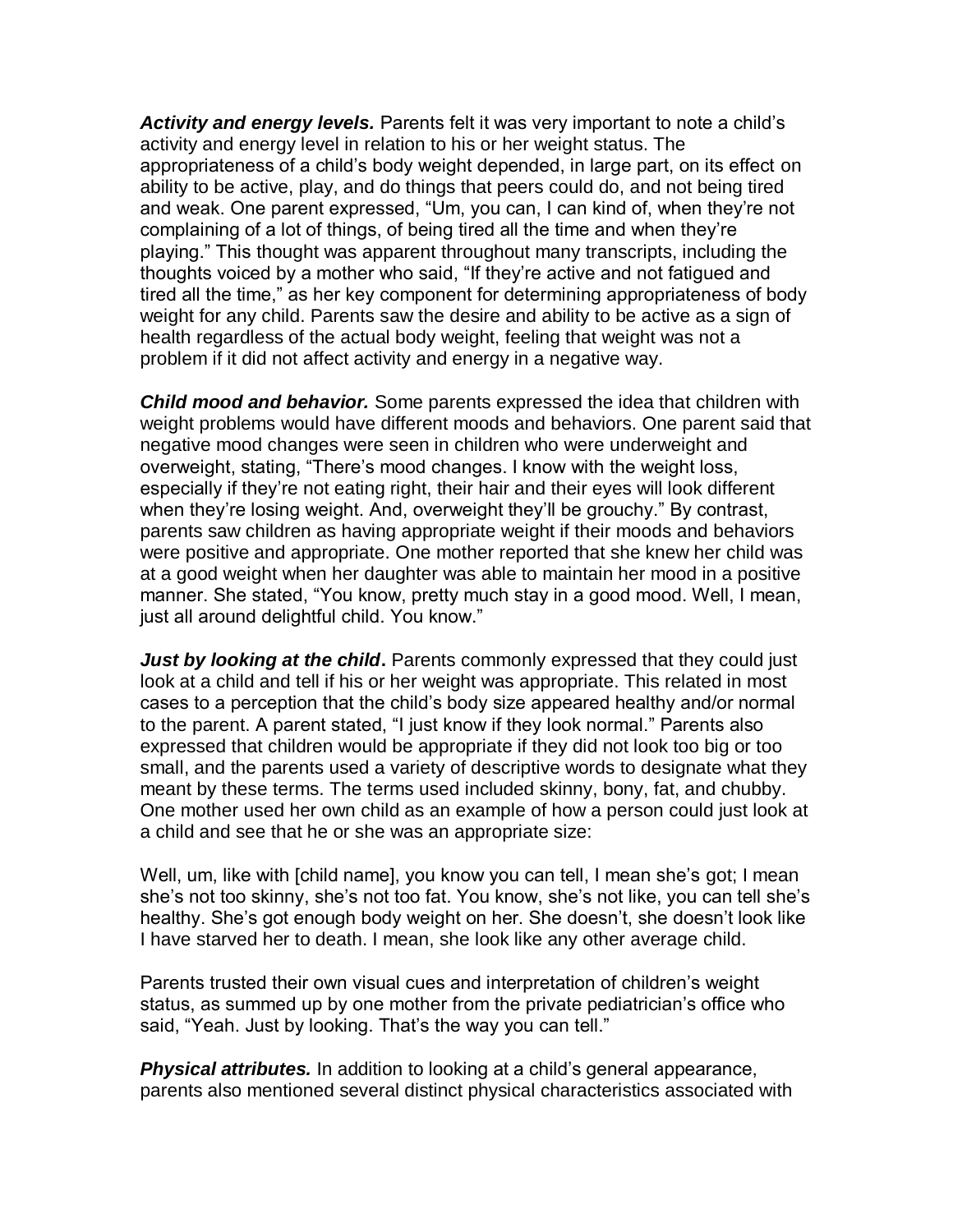weight problems for children. One mother said, "You can tell by their face if they're appropriate or you know, overweight. Just by looking." For other parents, the face was an area that could be examined to determine underweight, as with the parent who reported, "If they're underweight, then they, um, you would see it in their face. Their eyes are sunken in a little bit." Extremities and trunk were other body areas where mothers and fathers looked to see if children were too big or small. One parent commented, "Yeah. When they start getting fat instead of muscle in places, like, you know, their arms, their legs, their stomach," that one could tell a child had a weight problem. Another parent verbalized the following, "I think, um, I don't think a child should ever have, like a big gut or huge, you know, arms and legs. You can tell when a child is overweight." Many parents looked for physical attributes that are seen in larger adults as signs that the child had a weight problem. Several parents commented on cellulite, rolls, and skin dimpling. One mother stated, "Um, if their belly sticks out and they have little cellulite, literally, have cellulite on their legs. And these little dimples and little fat rolls. I mean that's what indicates if they're overweight. That's it."

**Parental feelings about child body weight.** Some parents thought they would just be able to feel within themselves if a child had a healthy body weight or not. They did not rely on external cues, but instead looked to an inner intuition. One parent stated, "I usually go, I mean, you know by what I feel. I could always be wrong." One parent summed up this theme when she was asked how to determine if a child had a weight problem, stating the following, "No I can't see, but I can tell. It's a feeling, but I don't know how to say what I mean."

*Comparisons to other children.* Participants often based feelings about the appropriateness of a child's body weight on comparisons to their perceptions of other children's weight and eating habits. One parent compared the sizes of her own children in discussing what was appropriate for a child's body weight:

But, like [child name], like I said, he was nine pounds and he's skinny. And, [child name], he was seven pounds but he's starting to get love handles and the little boy boobs, I guess. My seven year old, he's overly tall for his age, and he has the boobs and he's got a big stomach and hips. But, his legs and everything are normal.

The desire to use comparisons between children's weight status also was expressed by the mother who stated:

Like I said, in my case, I mean, you got some who wants to lay around. Don't want to do anything except watch TV. But, this kindly how it works in my family, we got a bunch of them. Five or six years old, and I'm talking about two hundred pounds. Way over weight. And, it is because their mother let them eat hot dogs and bologna constantly. It's not good for them. But, being miserable, and you can tell the difference between him and them. He's always wanting to go out and run and hunt for something. Just keeps you busy.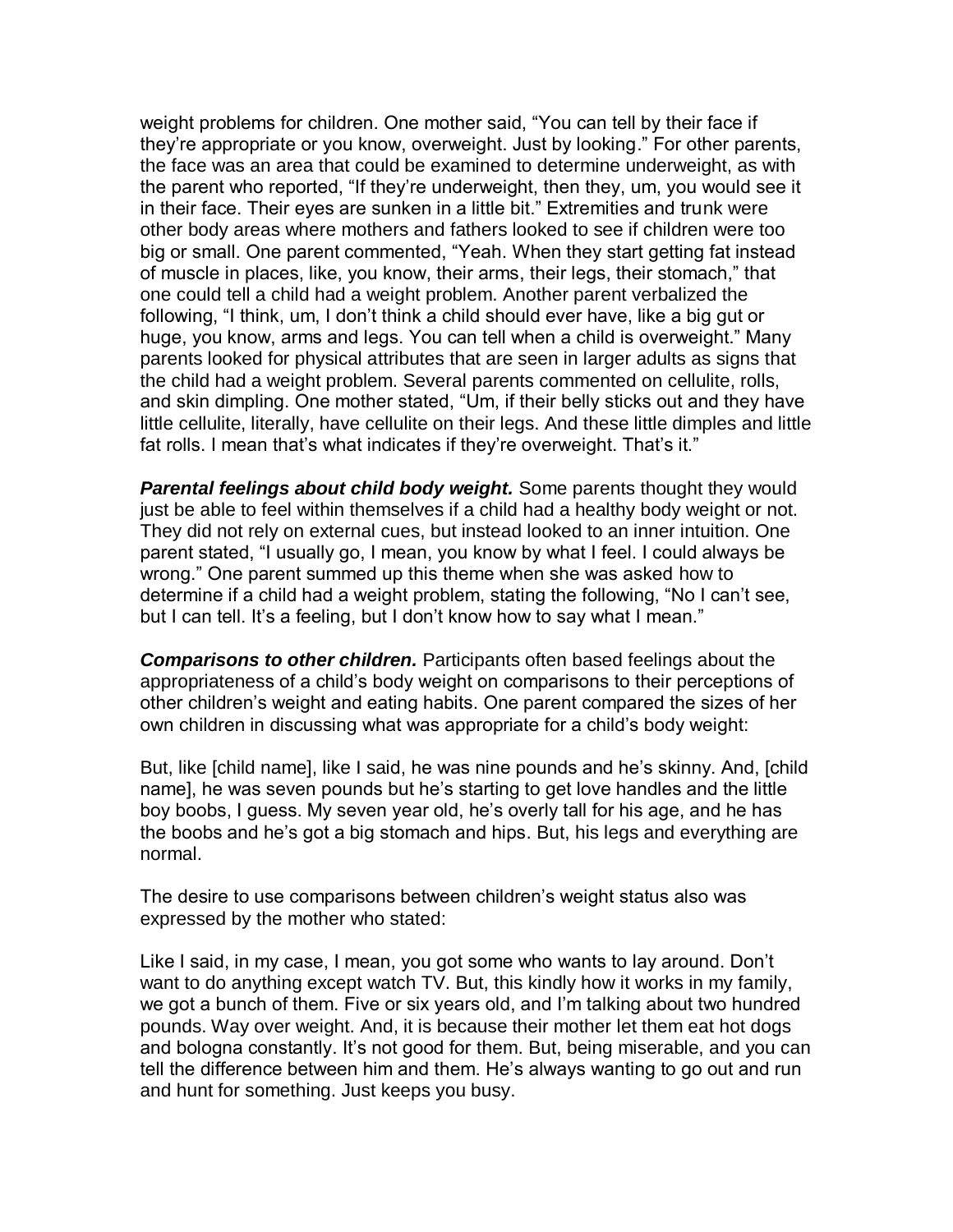Parents easily identified problems in other children and used that as a measure of how their own child was progressing in terms of weight development.

Length of time weight is considered a problem. For some parents, the length of time that a child had a weight problem was important. Brief periods during infancy or one visit to the healthcare provider where the child's weight was not appropriate were not as big of a concern as when the child's weight stayed elevated or lowered. As one parent described:

Um, if they didn't lose it in a few years. You know sometimes it's baby weight, but if it sticks on you as you get older and older, and you continue to get bigger and bigger or smaller and smaller, then you can tell there is a problem there. Because you know, usually if you start out overweight, because you know he was really overweight when he was younger, but as he got older it started to drop off a little bit. The more activities he started doing. If he continued to pick up weight instead of losing, I would have thought that he had a weight problem.

Such parents had an optimistic viewpoint about child body weight. They did not feel that being underweight or overweight in childhood was something the child could not overcome in the future. They saw the problem as being temporary as long as it did not affect health at the present time. One parent summed this up, stating, "The way I look at it is, just as long as they're healthy, I hope they'll grow out of it at some point in time."

## *Theme 3. Parents Referring to Objective Data Sources*

Many parents wanted objective sources and measures to examine the issue. Objective data sources or measures included information from the child's healthcare provider, books and internet resources, and clothing sizes. In addition, signs of physical distress or poor health were important benchmarks related to healthy body weight in childhood. **[25](http://snrs.org/publications/SOJNR_articles2/n)**

*Physician or other medical provider's advice.* Several parents reported looking to the pediatrician or other healthcare provider to give guidance about the appropriateness of child body weight. One mother stated:

Well, of course, we do routine yearly check-ups. And ah, of course, he gives us the percentile of weight. We determine off of that, like he was ninety percent today for his age. We go off that, plus he's around a lot of other kids. You can pretty much determine by, with help from the doctor.

Parents seemed to depend on and trust the medical provider to give accurate information about the child's weight. Another parent stated, "I guess a lot of that depends. You rely on your medical professional to tell you…Yes. I really rely on that. For the doctor to let me know." This sentiment was echoed by the mother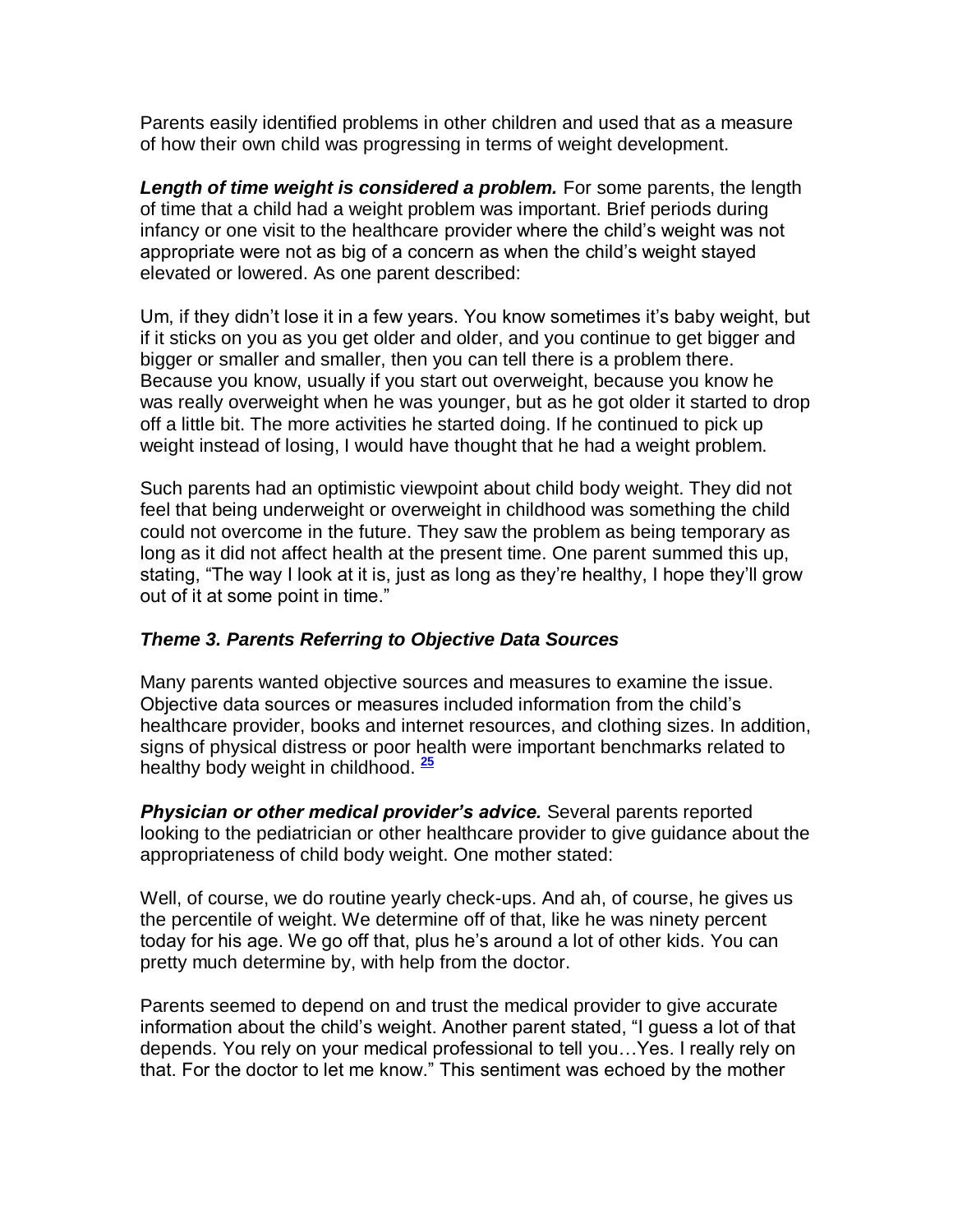who said, "You always need to go by what the doctor says. Because he's a doctor."

*Books/internet resources.* Although some parents were content to base their view of appropriate body weight for children on the information provided by the medical professional, others voiced the desire to find information from other sources. These sources included books on child health and the use of internet sources. One mother reported that weighing a child was important but that she also consulted books as a means of interpreting the scale measurement. She reported, "It's in their weight. They have a scale here that I guess would tell you. You know, like their body weight and stuff. I've got books and stuff at the house that I go by." Still another parent reported that the internet could provide useful information for determining the appropriateness of child body weight. She stated, "I could go to the internet and check it out. If I had their weight and their height, I could go to the internet and check out to see if they were in their right range."

*Clothing size.* Parents used clothing size as an objective measure of appropriateness of child body weight. The parents reported that children should fit into the appropriate size clothing for their age, and if the child could not wear an age appropriate size clothing, a weight problem might be developing. An example of this mindset was expressed by the parent who said, "To me it's, you know, like their age and their clothes size. That's the way I look at it. Like if they're in the right clothes size for their age group normally." A similar opinion was stated by the mother who reported that you could use clothing size as a warning sign for a developing weight problem. "And, maybe a drastic change in the size of clothes." Another mother expressed that if a child could get into a size of clothing that was appropriate for children younger than they were, it was a sign of healthy weight status. She stated, "Um, he is two years old, he's 24 months old. He can still fit in clothing that is 18 months old so I know he can still fit in clothing fitted at an age range."

*Objective physical distress/poor health status.* **Parents recognized the** relationship between body weight and several signs of physical distress or poor health. Many parents clearly articulated the link between respiratory difficulty and weight problems. They saw being overweight as a cause of breathing problems. A parent reported signs of respiratory distress in her own daughter including "heavy breathing. Can't breathe when they lay down, because she does that . . . when she runs, she gets out of breath quicker." Another parent said, "when kids start running, and then they start breathing hard." Parents also linked illness and decreased immunity to inappropriate weight in children. One mother reported that she saw a strong relationship between weight and immunity, commenting, "they'll be sick, they'll stay, their immune system is weakened if they're overweight or underweight." Another parent associated being over or underweight with "being ill all the time." Parents also noted the weight problems could lead to mobility problems. This was expressed by one parent who said, "I think, I've noticed young kids before where their walking is really slow to develop, underdeveloped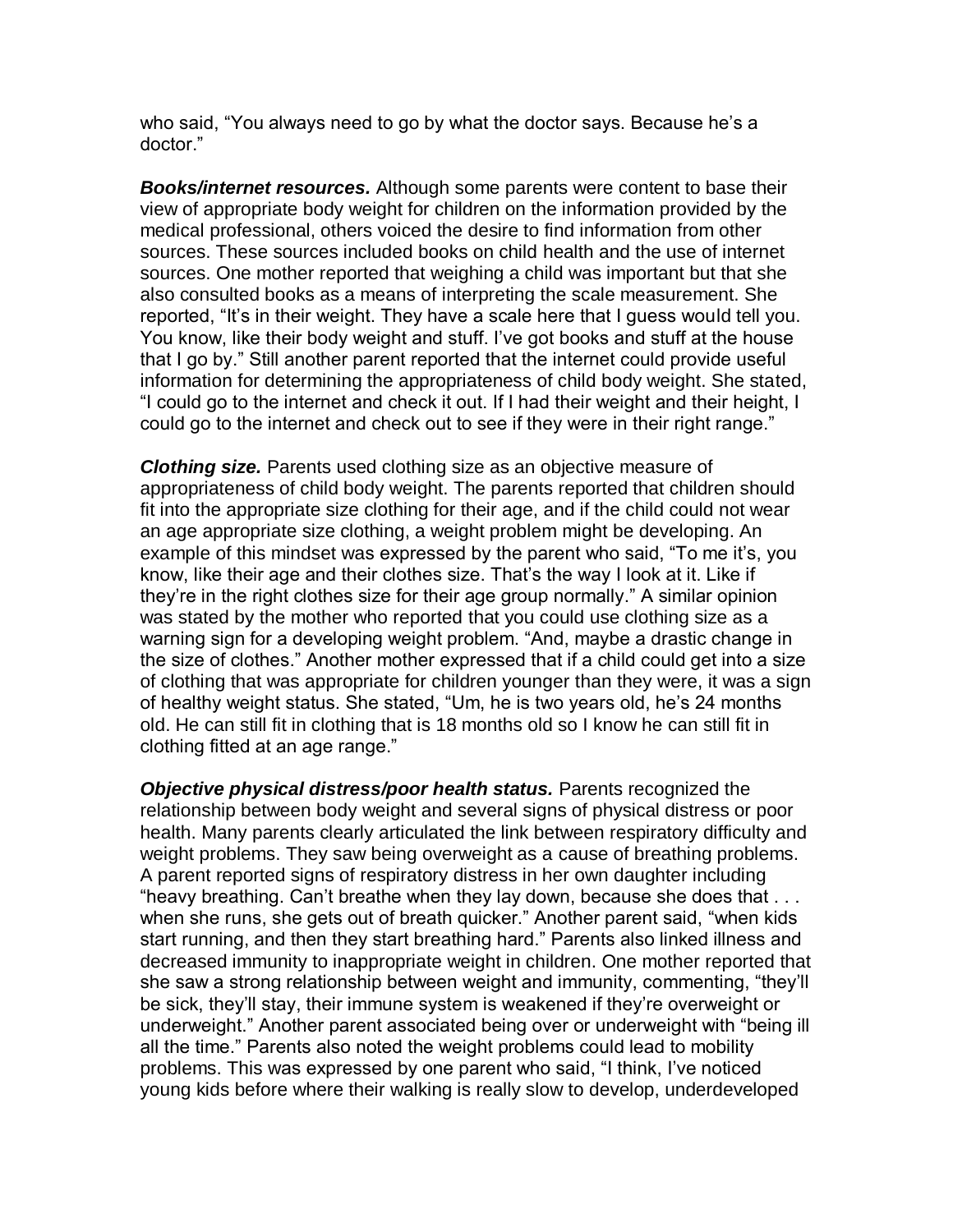when they're really large. And their feet might even curve in or things like that." Another parent reported that walking problems and other health-related issues could be brought on by excessive weight, stating, "I see a lot of kids that have problems walking. Or, you know, breathing. You know, if they can't take care of themselves, there's something wrong." A final objective sign that parents saw in some children with weight problems was the development of concurrent diagnosed health problems. Problems mentioned included asthma, high cholesterol, and heart problems. The development of health problems was specifically mentioned as related to being overweight. As one concerned mother voiced that problems begin "when they're too heavy, I think when they're too heavy it cause more like heart problems and um, high cholesterol. I think it can lead to more problems if they're heavy.

#### **Discussion**

Parents in the study felt that they could determine the appropriateness of a child's body weight by using subjective observations of child characteristics. It was reported that active, happy children would have an appropriate body weight, which is consistent with the findings of previous studies where a healthy weight was defined as the ability to participate in desired activity, not being teased, acting happy, and looking healthy.**[13,14,16](http://snrs.org/publications/SOJNR_articles2/n)** Parents did not want to define a child's weight in a numerical sense, but used appearance and behavior as markers of health and appropriateness of body weight in the preschool aged child.**[25](http://snrs.org/publications/SOJNR_articles2/n)**

In addition, many parents had trouble identifying signs that signaled the initial development of weight problems.**[25](http://snrs.org/publications/SOJNR_articles2/n)** Previous qualitative studies on this phenomenon noted similar confusion about what signifies a weight problem in a young child.**[13-17](http://snrs.org/publications/SOJNR_articles2/n)** Nurses are in a strategic position to intervene to help parents develop more accurate perceptions of what constitutes an appropriate body weight for their child.

This study also provided new information about objective measures parents use when assessing the appropriateness of their child's body weight. Parents listed the pediatrician or other healthcare providers as important sources of data regarding their child's weight status. Parents defined and based understanding of their child's weight status on objective parameters such as clothing sizes and print and internet resources, among others. In contrast to findings from other studies in which parents expressed distrust for growth charts and medical advice, this study found reliance on these sources.**[14,16,27](http://snrs.org/publications/SOJNR_articles2/n)** This new finding provides nurses with a better understanding of potential avenues for teaching parents about how to determine when a preschool child either has an appropriate body weight or a weight problem is developing.**[25](http://snrs.org/publications/SOJNR_articles2/n)**

#### **Limitations and Strengths**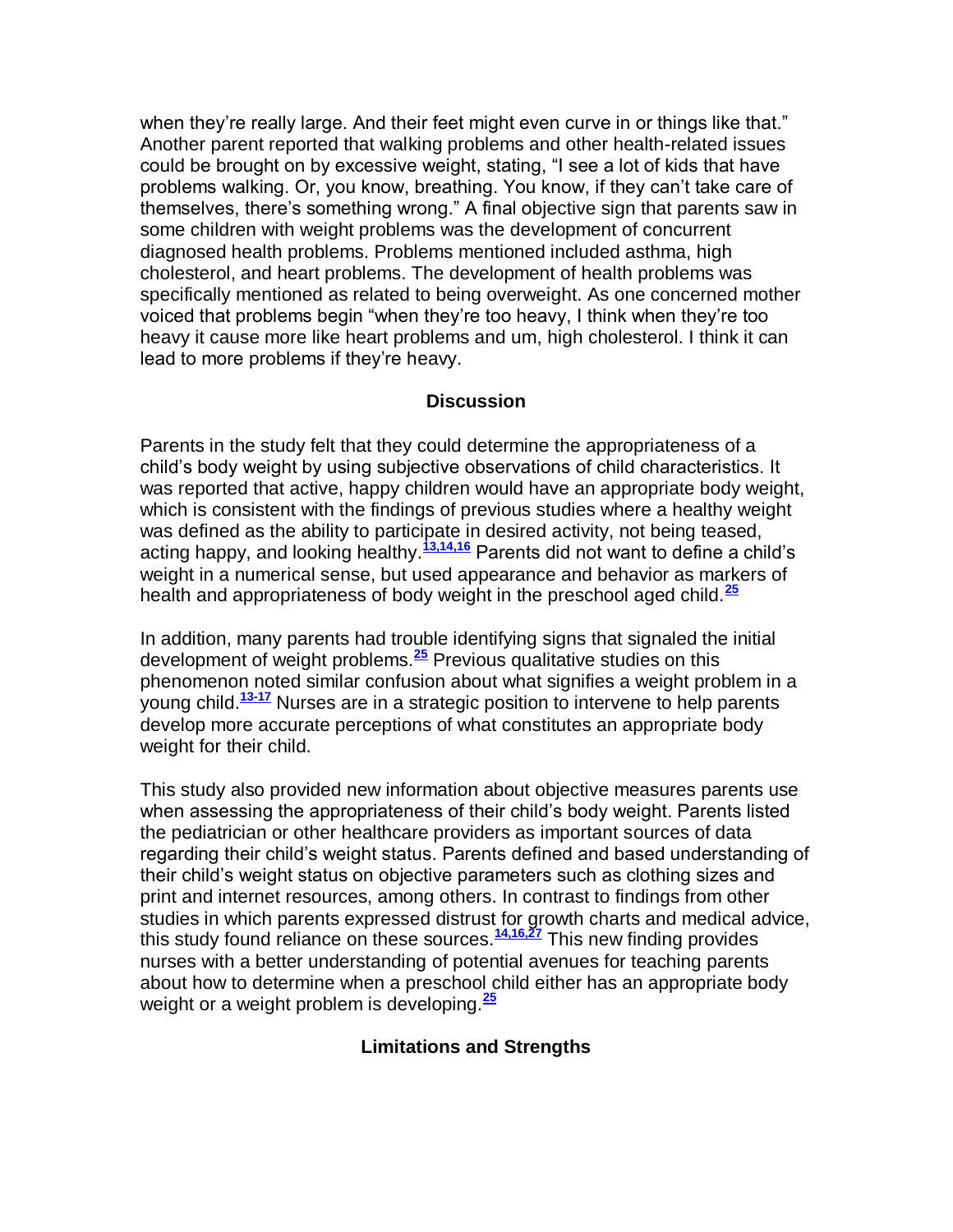The researcher noted limitations related to the collection and analysis of the qualitative data obtained using the open-ended questions. Interviews were generally brief and conducted at the time the parent was in clinic for the child's healthcare. It is possible that this was not the best time or setting to interview parents about perceptions because of the stress of seeking care for their child and the immediate feedback they had regarding the child's weight. In addition, conventional content analysis does not allow for generation of theory, which limited the researcher to the development of a conceptual description of parental perceptions of appropriate body weight and signs of weight problems in preschool children. It should be noted that there has been limited qualitative study on parental perceptions of body weight in preschoolers and earlier samples were not representative of the general population. In addition, the purpose of this study was to provide description and explore relationships among concepts, not to generate theory. More research is needed on how parental perceptions of child body weight are formed and change over time, and this may be an area suitable for future grounded theory studies. The homogenous nature of the sample may limit the transferability of the findings to other parents of preschool children.

Credibility of the findings is enhanced due by use of data triangulation via the prolonged engagement in the data collection (time triangulation) and the use of two data collection sites (space triangulation).**[24](http://snrs.org/publications/SOJNR_articles2/n)** Confirmability of the findings was enhanced by having two researchers analyze and code the data. In addition, the primary researcher kept an audit trail to allow other researchers to see the decision making process related to data analysis, which enhances confirmability.**[25](http://snrs.org/publications/SOJNR_articles2/n)**

#### **Summary**

Understanding parental perceptions of healthy body weight in early childhood is an important aspect of managing the rapidly increasing obesity rates in preschool children. Previous literature points out that parents often misperceive or underestimate body weight in young children.**[18](http://snrs.org/publications/SOJNR_articles2/n)** The study provides a view of what parents perceive as a healthy body weight in preschool children and how they determine a weight problem exists in a young child. Nurses can use this information to tailor education on nutrition issues for parents. If parents do not understand healthy body weight levels in preschool children, they may not recognize potential weight problems or be willing to participate fully in the treatment plan.

#### *References*

1. Koplan, J., Liverman, C., & Kraak, V. (Eds.). (2004). *Preventing childhood obesity: Health in the balance.* Washington, DC: The National Academies Press.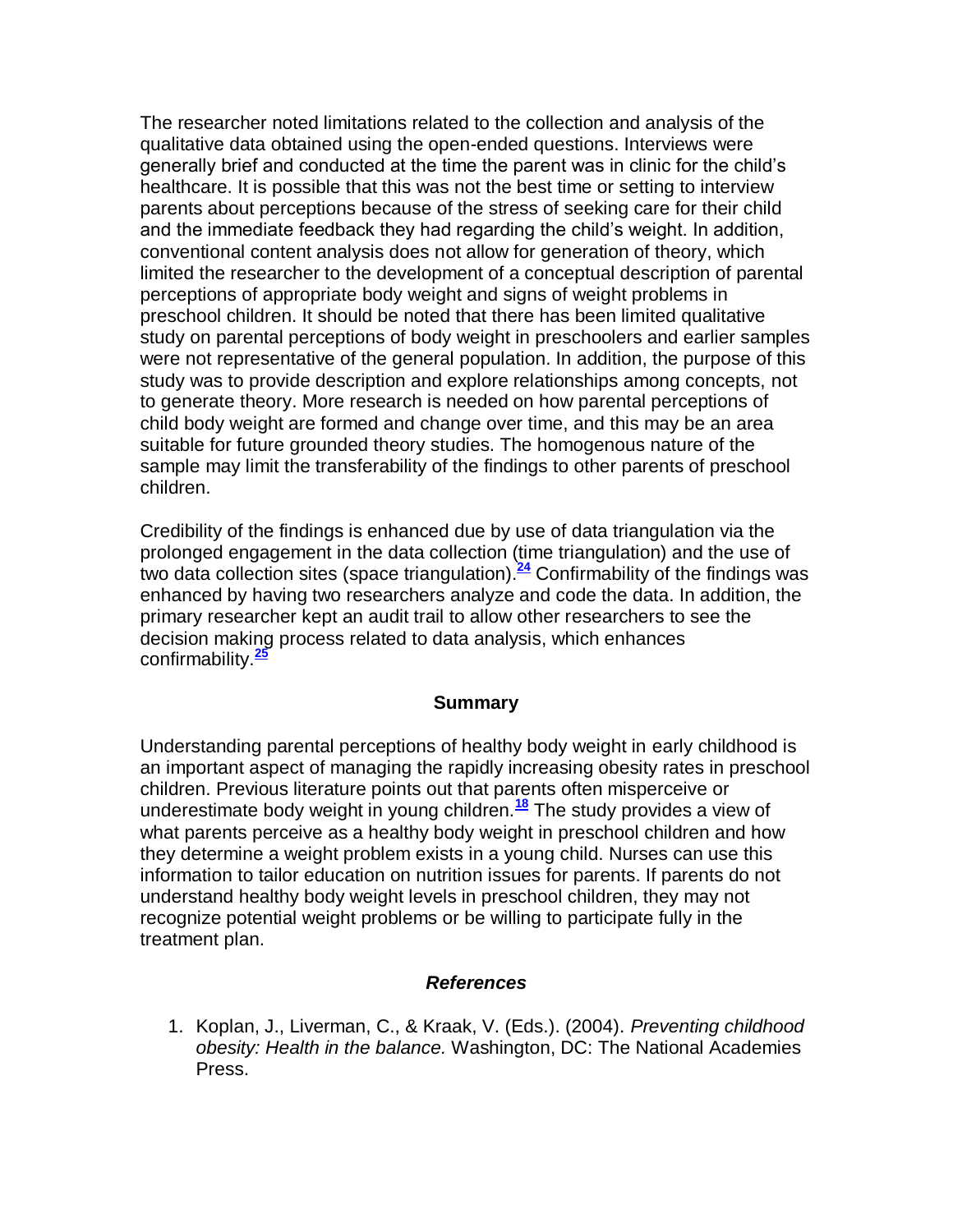- 2. American Academy of Pediatrics. (2003). Prevention of pediatric overweight and obesity. *Pediatrics, 112*(2), 424-430.
- 3. Davison, K. K., & Birch, L. L. (2001). Childhood overweight: A contextual model and recommendations for future research. *Obesity Reviews, 2,* 159-171.
- 4. Hardy, L., Harrell, J., & Bell, R. (2004). Overweight in children: Definitions, measurements, confounding factors, and health consequences, *Journal of Pediatric Nursing*, *19*(6) 376-384.
- 5. Kitzmann, K., & Beech, B. (2006). Family-based interventions for pediatric obesity: Methodological and conceptual challenges from family psychology. *Journal of Family Psychology, 20*(2), 175-189.
- 6. Sheehan, N., & Yin, L. (2006). Childhood obesity: Nursing Policy Implications. *Journal of Pediatric Nursing, 21*(4), 308-310.
- 7. Tschannen-Moran, B., Lewis, E., & Farrell, S. P. (2003). Childhood obesity: Policy issues in 2003. *Journal of Pediatric Nursing, 18*(6), 416- 420.
- 8. Robert Wood Johnson Foundation. (2005, May 5). *A nation at risk: Obesity in the United States*. Retrieved November 15, 2006, from <http://www.rwjf.org/research/featureDetail.jsp?featureID=706&type=3&gsa=1>.
- 9. Rhee, K., Lago, C., Arscott-Mills, T., Mehta, S., & Davis, R. (2005). Factors associated with parental readiness to make changes for overweight children. *Pediatrics, 116*(1), 94-101.
- 10.Rio-Navarro, B., Velazquez-Monroy, O., Sanchez-Castillo, C., Lara-Esqueda, A., Berber, A., Fanghanel, G., Violante, R., Tapia-Conyer, R., & James, W. P. (2004). The high prevalence of overweight and obesity in Mexican children. *Obesity Research, 12,* 215-223.
- 11.Vaughn, K., & Waldrop, J. (2007). Parent education key to beating early childhood obesity. *The Nurse Practitioner, 32*(3), 37-41.
- 12.Whitaker, R., & Orzol, S. (2006). Obesity among U.S. urban preschool children. *Archives of Pediatric & Adolescent Medicine, 160,* 578-584.
- 13.Baughcum, A., Burklow, K., Deeks, C., Powers, S., & Whitaker, R. (1998). Maternal feeding practices and childhood obesity: A focus group study of low-income mothers. *Archives of Pediatrics & Adolescent Medicine, 152*(10), 1010-1012.
- 14.Crawford, P., Gosliner, W., Anderson, C., Strode, P., Becerra-Jones, Y., Samuels, S., Carroll, A. M., & Ritchie, L. D. (2004). Counseling Latina mothers of preschool children about weight issues: Suggestions for a new framework. *Journal of the American Dietetic Association, 104*(3), 387-394.
- 15.Jackson, D., McDonald, G., Mannix, J., Faga, P., & Firtko, A. (2005). Mothers' perceptions of overweight and obesity in their children. *Australian Journal of Advanced Nursing, 23*(2), 8-13.
- 16.Jain, A., Sherman, S., Chamberlin, L., Carter, Y., Powers, S., & Whitaker, R. (2001). Why don't low-income mothers worry about their preschooler being overweight? *Pediatrics, 107*(5),1138-1146.
- 17.Sherry, B., McDivitt, J., Birch, L., Cook, F., Sanders, S., Prish, J., Francis, L. A., & Scanlon, K. S. (2004). Attitudes, practices, and concerns about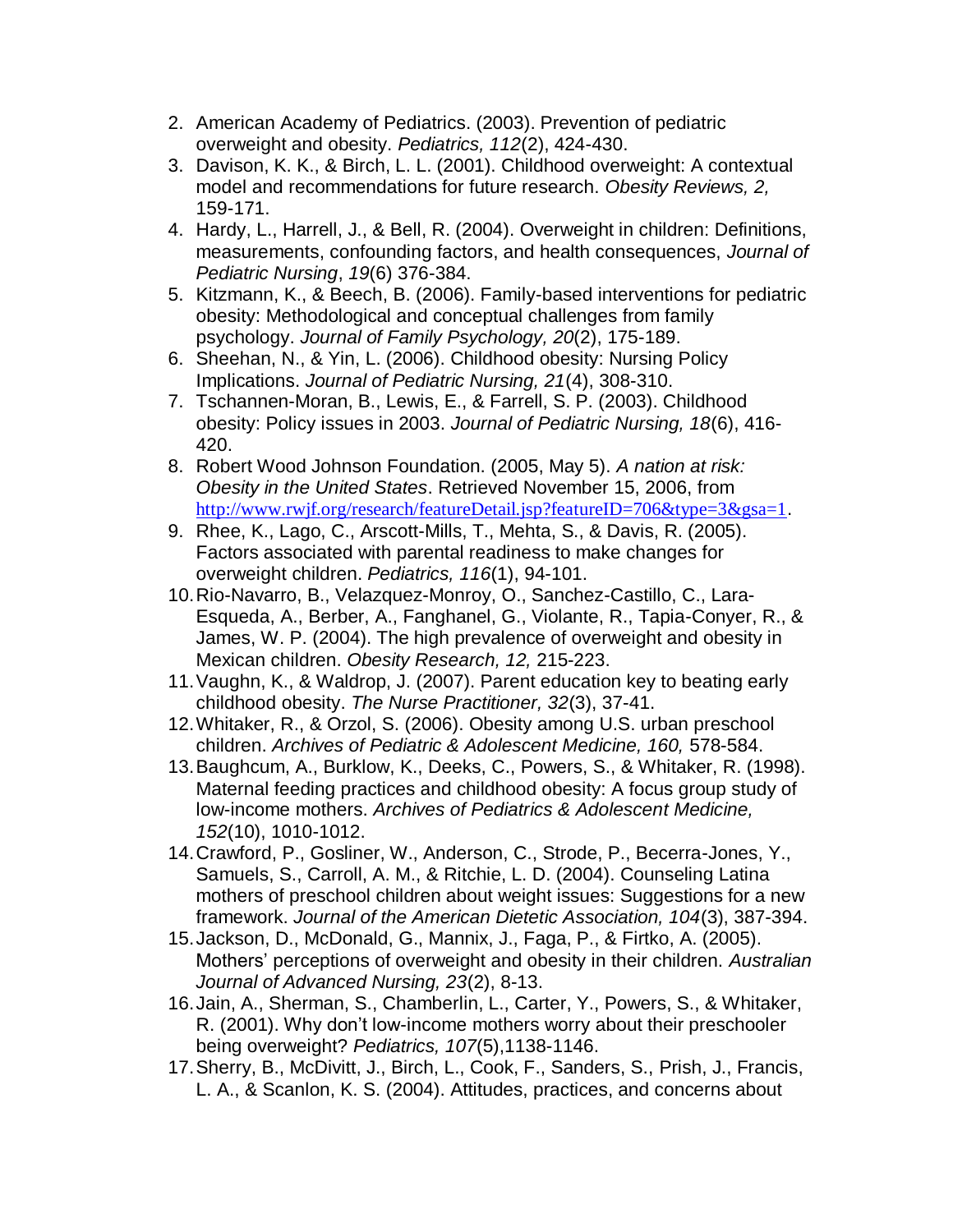child feeding and child weight status among socioeconomically diverse white, Hispanic, and African-American mothers. *Journal of the American Dietetic Association, 104*(2), 215-221.

- 18.Adams, A., Quinn, R., & Prince, R. (2005). Low recognition of childhood overweight and disease risk among Native-American caregivers. *Obesity Research, 13*(1), 146-152.
- 19.Golan, M., & Crow, S. (2004a). Parents are key players in the prevention and treatment of weight-related problems. *Nutrition Reviews, 62,* 39
- 20.Golan, M., & Crow, S. (2004b). Targeting parents exclusively in the treatment of childhood obesity: Long term results. *Obesity Research, 12,* 357-361.
- 21.Golan, M., Weizman, A., Apter, A., & Fainaru, M. (1998). Parents as the exclusive agents of change in the treatment of childhood obesity. *American Journal of Clinical Nutrition, 67*, 1130-1135.
- 22.Reifsnider, E., Keller, C., & Gallagher, M. (2006b). Factors related to overweight and risk for overweight status among low-income Hispanic children. *Journal of Pediatric Nursing, 21(3),* 186-196.
- 23.Maynard, L., Galuska, D., Blanck, H., & Serdula, M. (2003). Maternal perceptions of weight status of children. *Pediatrics, 111*(5), 1226-1231.
- 24.Speziale, H. J., & Carpenter, D. R. (2003). *Qualitative Research in Nursing.* Philadelphia: Lippincott, Williams, & Wilkins.
- 25.Garrett, D. M. (2008). Parental perceptions of body weight in toddlers and preschool children. Retrieved from ProQuest Digital Dissertations. (AAT 3346812)
- 26.Hickey, G., & Kipping, C. (1996). A multi-stage approach to the coding of data from open-ended questions. *Nurse Researcher, 4(1),* 81-91.
- 27.Young-Hyman, D., Herman, L., Scott, D., & Schlundt, D. (2000). Care giver perception of children's obesity-related health risk: A study of African American families. *Obesity Research, 8,* 241-248.

## *Table 1. Demographic characteristics of the overall study sample and by data collection site*

|                       | <b>Private Clinic</b> | <b>Health Dept</b> | Overall     |
|-----------------------|-----------------------|--------------------|-------------|
|                       | $(r=57)$              | $(r=58)$           | $(M=115)$   |
| Parent                |                       |                    |             |
| Gender                |                       |                    |             |
| Female                | 52 (91.2%)            | 55 (94.8%)         | 107 (93.0%) |
| Male                  | 5(8.8%)               | $3(5.2\%)$         | $8(7.0\%)$  |
| <b>Race/Ethnicity</b> |                       |                    |             |
| Caucasian             | 53 (93.0%)            | 40 (69.0%)         | 93 (80.9%)  |